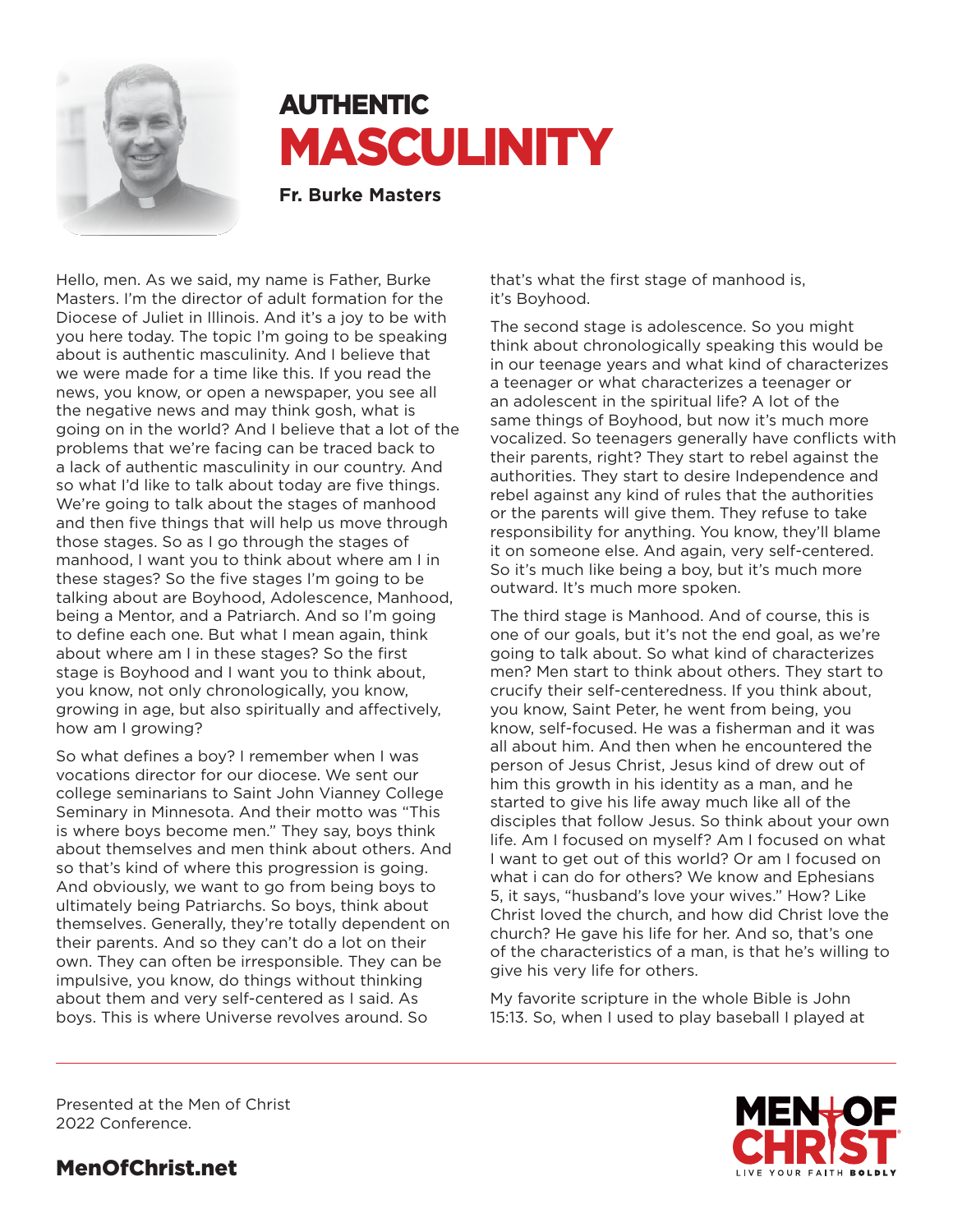#### **Authentic Masculinity** continued. . . 2

Mississippi State University, where last year, they won the College World Series which was fun. I got to be a part of that. And they treat their ball players like professionals there. And so, whenever I would sign an autograph, I would always put John 15:13, which is "there's no greater love than to lay down your life for a friend." And so whether you're a husband and father, whether you're single, whether you're a priest, being a man means that I'm called to lay down my life for others. And, within that, in manhood, we welcome accountability. You know, so boys and adolescents, you know point the blame at someone else much like Adam and Eve, you know, when God said to Adam what happened? He said she made me do it and then Eve said the serpent made me do it. But a man will take responsibility for his actions. Say I did it, accept the consequences, learn from that mistake and keep going. You know, King David was a good example of that. Where He made a horrible mistake. He was a man of God, you know, he committed adultery with Bathsheba ended up having her husband killed on the battlefield, but we hear in the Psalms, how he repented from his sin. He asked God for mercy. God gave him mercy, and he was able to get back into the Graces of God.

So as I talk about this, I want us to realize that we're never beyond the grace and mercy of God. If there's something in your history where you're not proud of and you say, you might believe the lie that God can never forgive me of this. It's a lie. And we need to renounce that lie. We could say something like "in the name of Jesus Christ. I renounce the lie that God can't forgive me", or "in the name of Jesus Christ. I renounce the lie that I'm beyond the mercy of God." And so we take responsibility for our actions and we are held accountable for our actions. I encourage men to have at least one other man in their lives where they can be totally transparent. And to say, you know, I'm really struggling with X Y, or Z and to have that man who will not judge you, but will walk that Journey with you and to say, okay, let's get through this together. I, personally, have a few men that every day I check in with on certain things in my life that I'm working on and they hold me accountable and vice versa. They check in with me with what they're working on and I found when you have somebody who's encouraging you and holding you accountable, That's where growth happens. And men, real men, are able to take that feedback and to say, you know, you're right. I honestly don't like

to get called out, but I know it's because they love me and they want what's best for me that I'd say, you know, I need to take that to prayer and I usually they're usually, right? And I usually need to make some changes in my life.

So those are the characteristics of men. The fourth stage we have Boyhood, Adolescence, we have Men and then we have the Mentor. So now men, you know, are working on their own lives, trying to be able to give their lives away. Now, a mentor is someone who is then going to take what they've learned and walk with other men. This is what Jesus did with his 12. He didn't just want to make them good men. But he was teaching them how to do what he did with them with other people. And so he poured his life Jesus did into these 12 men so that they can then go out and change the world. And starting with those 12 men 2000 years ago, here's 1.2 billion Catholics in the world today plus another billion Christians of different denominations. And so his methodology works, and so mentors. Give a good example. They know that others are watching their example, and they want to, they want to follow a mentor. Mentors are generous with their time. They desire to live a life of Grace. They desire to live a life of Holiness. They frequent the sacraments. We're going to talk about that, especially the Eucharist and Reconciliation. They're men of prayer and they're men who get into the scripture.

Mentors also live lives of humility, where they realize that life is not about them, but it's about pouring their lives into others. And they know that they are beloved sons of God and they consciously, that's an important word here, mentors consciously teach others how to do, what they've learned to do themselves. So that's what it means to be in that fourth stage, to be a mentor.

 And then the last stage which is the goal of all of us where I think we're really lacking in our culture and in our world is a Patriarch. So what is a Patriarch? It's all of the above of men and mentors but they are thinking long past this generation. They know what they do in this generation, today, is going to have an eternal impact on the lives of the Next Generation and down the line. They breathe life into other people and they're thinking not just of now, but they're thinking hundreds, and maybe even thousands of years into the future. If you think about that, if we had more Patriarchs in this world today,

Presented at the Men of Christ 2022 Conference.

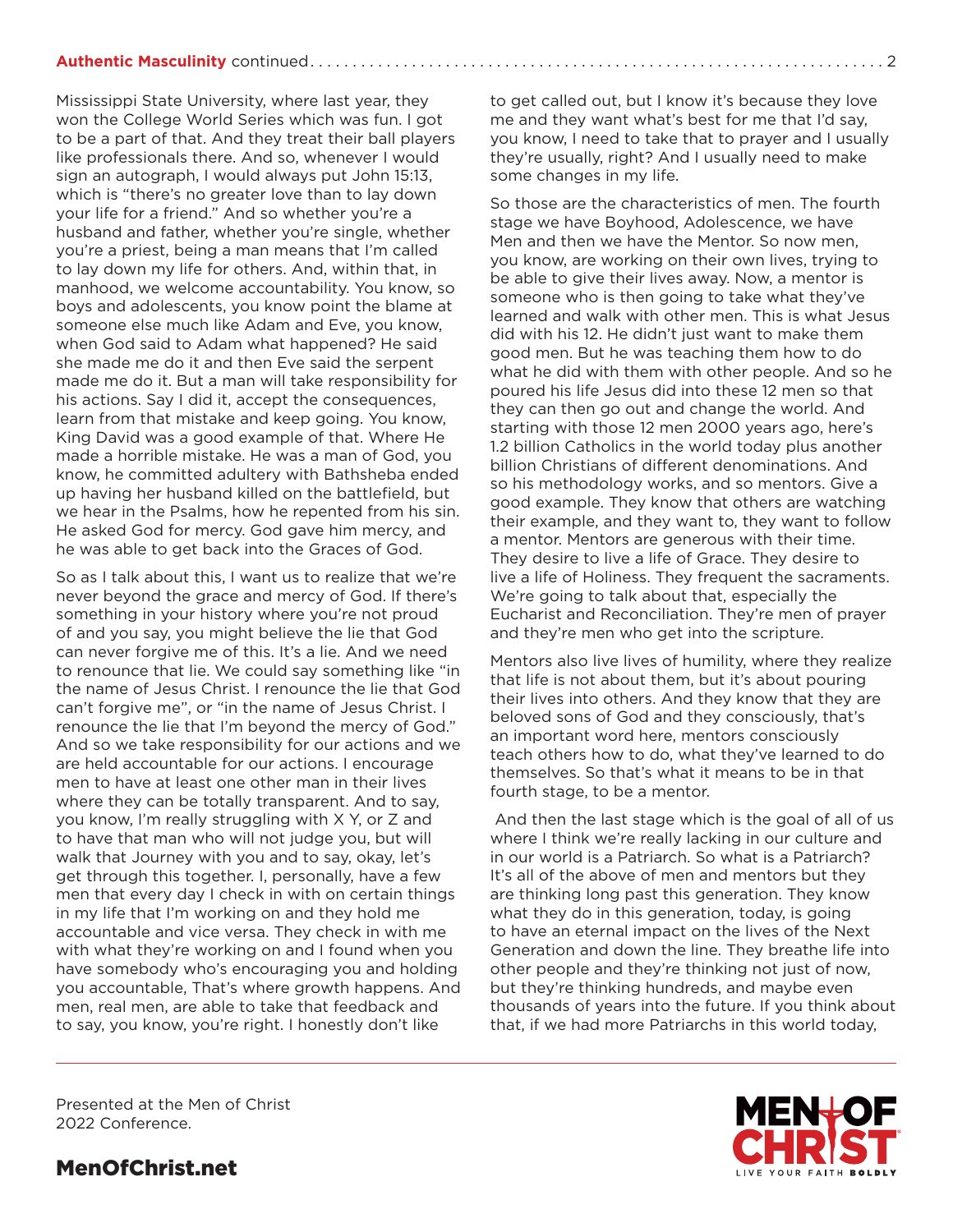#### **Authentic Masculinity** continued. . 3

who are thinking, how am I going to pass on the faith? Not only to my children, but two generations down the line. How different this world would be today.

So, if we think about those, those five stages of manhood, you know, think about what is held up in our society today. Now, you know, I'm the chaplain for the Chicago Cubs and I have the opportunity to work with major league baseball players. Most of these guys are put on pedestals, not because they're, you know, maybe working through these stages of manhood, but because they have a lot of things. They're good at playing baseball, have a lot of money and we put them on a pedestal and idolize them. But as Saint Thomas Aquinas says

There's four substitutes for God in this world: honor, power, pleasure and wealth. And we see in our culture. We hold those things up and we say that's what it means to be a man. Somebody who has a lot of toys, somebody who's a ladie's man, somebody who, you know, he gets a lot of honor but that doesn't have anything to do with these five stages of manhood. I know men who are put on a pedestal by our culture who are still a boy in these five stages of being a man.

So, let us not characterize what it means to be an authentic man, today, by what the world says, but let's look at it by what God says. And one of the examples I'll be using today, of course, is Jesus Christ, who is the word made flesh. Who showed us what it means to be a human being, to be a man. We're going to talk a little bit about Saint Joseph, who is, you know, this great role model that we just finished the year of St. Joseph, and I'm always reminded of what St. Irenaeus said. He said," the glory of God is the human being fully alive." And I remember when I was younger, when I was probably in this Boyhood stage or Adolescence, you know, I was doing a lot of things that were self-focused, you know, I wanted to be a major league ballplayer after my playing career was done. I wanted to be a general manager of a Major League team and it was all about the things. You know, I thought I wanted power. I wanted honor. I wanted pleasure. I wanted wealth. I wanted all four substitutes for God and I was not happy. I was experiencing a lot of those things, but I was so unhappy. It wasn't until I gave my life to Christ and started following his will that I started to become alive and my parents saw it in the

#### people around me saw it.

So let's talk about 5 things that we can do then to move from, you know, let's say we're in the Boyhood stage or Adolescence or maybe we're already Men, but now we want to be mentors and eventually Patriarchs. Five things that we can do to move along in these stages. The first one is that an authentic man knows his identity. This is a game changer. I would say, I went to Seminary when I was 30 years old, and I didn't know who I was, truly. It wasn't until I went on a retreat at IPF—The Institute for Priestly Formation where my spiritual director at an eightday retreat, he said he wanted all of us to pray with the baptism of the Lord. And he said, you know, I want you to go into the Jordan River with Jesus, come face-to-face with John the Baptist and I want you to hear the words from God, the Father, that he spoke to Jesus. I want you to hear the words spoken to you and what did God the Father say to Jesus when he was baptized by John? He said my beloved Son in whom I delight. And so I remember going to prayer with that and you know, I just in my imagination using Saint Ignatius' style of prayer. I remember walking into the River Jordan with Jesus and, you know, John pouring the water over my head and hearing the voice of the Father as the Holy Spirit descended in the form of a Dove saying "Burke, you are my beloved son in whom I delight" and I couldn't accept it. I couldn't believe it because I believed the lie that I was beyond the reach of God. I believed that God loved everybody else, except me. And I go back to my spiritual director. He said, good keep going. Keep going. Keep doing the same thing. Honestly, guys, it took me five full days, 20 hours of prayer, because we were praying four dedicated hours of prayer each day that I finally opened the My heart a little bit to that truth. That God loved me as his beloved Son and that changed my life. Because when, when, when I ask a man, who are you? What will most men say? They'll say, I'm a doctor. I'm a teacher. I'm a lawyer. We go to what we do. And the danger of that is, what we do changes, especially at retirement. Now again, working with major league baseball players or seeing professional athletes, you see it when they retire.

Many of them go into a deep depression because they don't know who they are. They've identified themselves as a professional athlete, and many of them start to fall into drugs, alcohol, womanizing

Presented at the Men of Christ 2022 Conference.

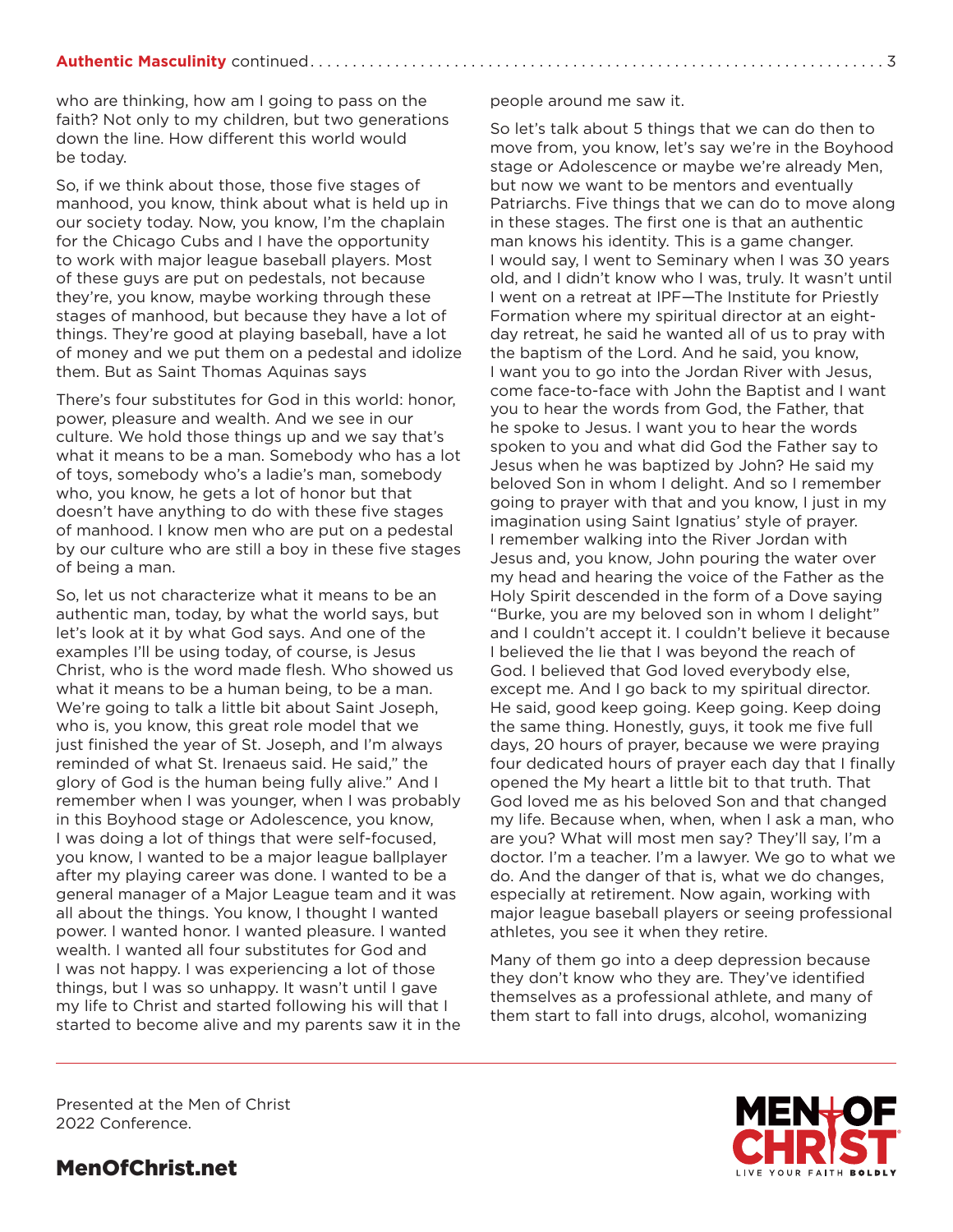because they're trying to find their identity. The beauty is that our identity as beloved sons never changes. And so, I want you to take time maybe this week to pray with the baptism of the Lord, and imagine God. Father saying to you "You are my beloved Son in whom I Delight" that God delights in you and that is your true identity as his beloved Son. And I want you for homework to go home. If you don't already know it, find your baptismal certificate and mark the date of your baptism on your calendar, and celebrate it as much or more than your own birthday. Why? Because that date of your baptism was a life-changing day. I was 18 when I was baptized. And so I remember my baptism very well. I'm fortunate in that respect. Most of you are probably baptized as infants and you don't remember it, but to celebrate that day as the day that the Divine Life entered your heart.

 So how do we move along through these stages? The first thing is to know your identity. The second thing is we need to be men of prayer and there's three things I want to emphasize here under being men of prayer: Of course, prayer - spending quiet time in prayer with God. If you can do adoration, that's the best way. The sacraments, Eucharist and Reconciliation, and getting into the scriptures. And so, you can combine two of these with Lectio Divina, you know, which is praying with the scriptures. When I try to teach people how to pray. One of the common responses is "I can't hear God's voice" and that's the beauty of the scripture and what we do with Lectio Divina. We read the scripture and we pay attention to what jumps off the page because the scripture is the word of God and Jesus is the word of God made flesh. When we read scripture God is speaking to you at that point. And so that's why we need to be men in the word of God. I know maybe some of you were raised to say, you know, the word the scriptures are meant for the priest to read and to interpret and I was supposed to leave it on my coffee table. Not anymore guys. We want to get into the word and I would recommend starting in two ways, either reading the scriptures of the day for Mass or starting with one of the gospels. You know, and that's what Sister Margaret did in my life. She said, I want you to start reading the gospel of Matthew. I was 14 years old, a freshman in high school. I didn't know where the gospel of Matthew was, but as I started to read the scriptures.

My heart started to find the answer to everything it was searching for, you know, st. Augustine said "our hearts are restless until they rest in thee," and I was doing well in baseball. I was doing well in school. I had a lot of friends, but my heart was empty until I met Jesus Christ through the scriptures. And so, as a fourteen-year-old, that was one of my first encounters with the Lord in scripture. And so we need to set aside time daily, guys to be in silence, like I say if the local church has adoration carve out time to go there. We carve out time for things that are important. Right? I know guys that will get up at 4:00 to go golfing, 4:00 in the morning, but they can't make a noon Mass right down the street and that means that we're not prioritizing things. Well, there's a sin called acedia, A-C-E-D-I-A,, which is really what sloth is and it doesn't mean just laziness. It means laziness in the spiritual life in the sense that I am not prioritizing things in my life. Well, I'm not putting God at the center of my life. And if we don't put God at the center, that means we're going to be idolizing something and anybody in Scripture that has idols the consequences aren't usually good. And so authentic men put God at the center. And so they spend time in prayer, scripture and the sacraments.

Speaking of Mass speak about mass for a second. If we really knew what was happening at Mass, that bread and wine is becoming the body, blood, soul and divinity of Jesus Christ. There would should be people hanging from the rafters at every Mass, every day of the week. I can tell you, I went on a Cursillo weekend when I was 27 years old. I was a single man and that Cursillo I really encountered, the person of Jesus in a powerful way, started to go to daily Mass. And this woman, after a week of daily Mass, She came up to me and she said, Burke be careful. I said, what do you mean? And she said, that's how my son started. I said, what do you mean? And she said, well, he's a priest today. And so she was speaking to the power of hearing the word of God every day and receiving the Eucharist. Everybody I know that has started to go to daily mass, it's transformed their lives. And so, again, can you make that a priority? Is there something in your life that you can change or reprioritize to make Mass at least once more a week, other than Sunday. You can go every day. That would be awesome! And then reconciliation, I know here at this conference. It's a big encouragement to have men go to confession. I want to encourage that as well. It took me honestly nine years after my

Presented at the Men of Christ 2022 Conference.

**IVE YOUR FAITH BOLDLY**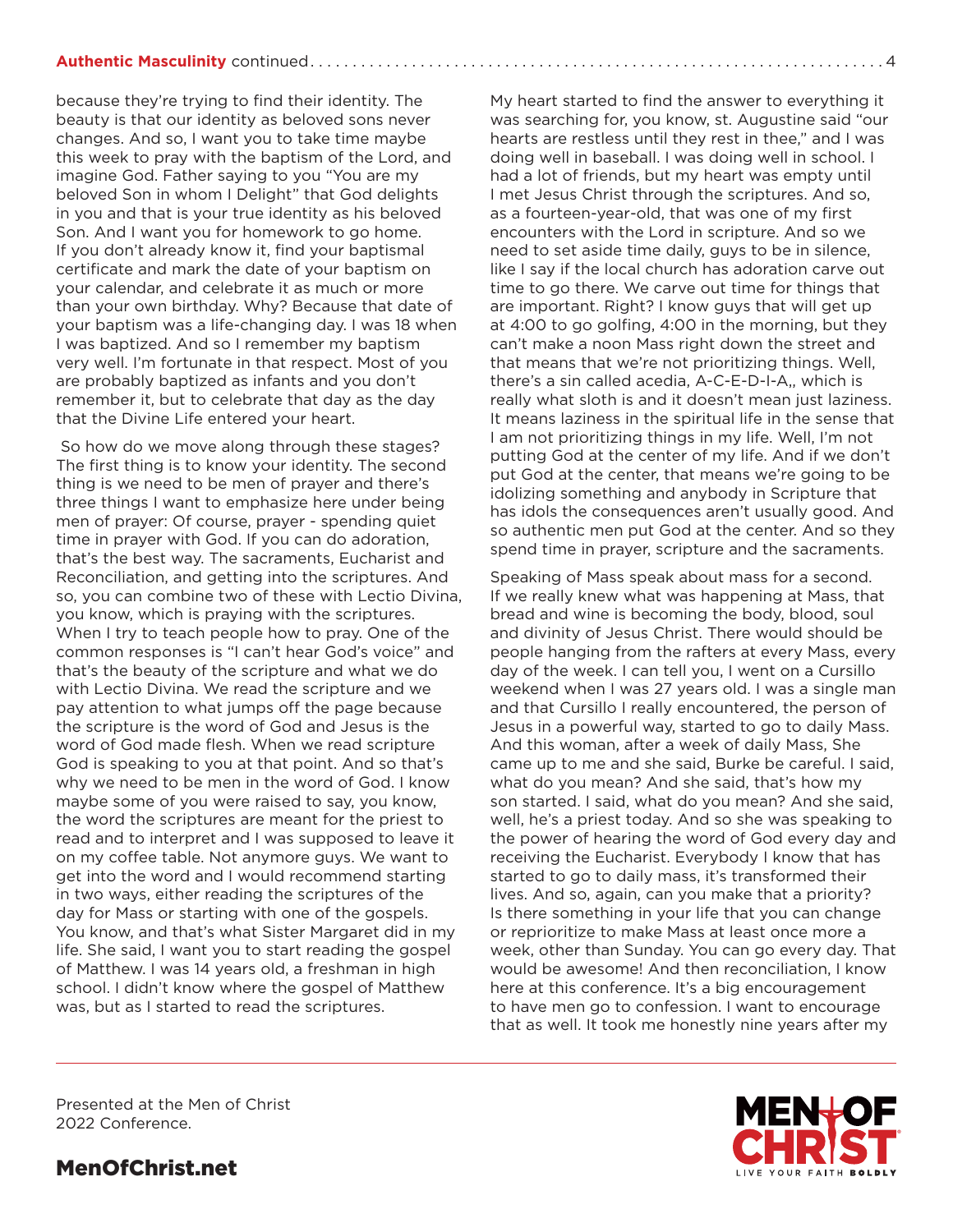baptism to go to confession and I'm not proud of that. Because what does the Church say? We should go to confession at least once a year. but are we minimalists? You know, we should not be. I always, I always ask men who are married, I say are you a minimalist in your marriage? Do you say to your wife? What's the least I need to do to keep you happy. We would never say that but sometimes we live out, we live that out. Don't we? And so in our spiritual lives? We cannot be. And so I recommend confession at least once a month and more often, obviously, if you have serious sin. It'll be a game changer.

So we have real men know their identity, real men are men of prayer and then a number three, the authentic man seeks for and does the will of God. Jesus Christ himself was the son of God. And yet we hear in Scripture that he went off and prayed and, you know, in the Garden of Gethsemane, he said, father, let this cup of suffering pass, but not my will, but yours be done. So even Jesus was constantly seeking and doing the will of the Father, the Blessed Mother at the Annunciation, you know, the angel Gabriel appears to her and says, you're going to conceive and bear the Son of God and she said, let it be done to me according to your will. I never wanted to be a priest. Honestly, I wanted to be, remember, you know, this famous baseball player. Thank God. He didn't let me get my dream. And now, you know, I thought I'd given up baseball by becoming a priest and now, God has allowed me to get back into baseball. But as a priest and to do the will of God has been the most, it's been the most incredible adventure of my life. Obviously, not everybody is called to be a priest, but God has a call and a mission for every single one of us. St. Joseph was a man who sought the will of God, you know, he listened when the angel said, you need to get out of town because Herod's trying to kill Jesus. And so St. Joseph listened and did the will of God and was able to protect his family. And so it goes back to the Importance of being men of prayer and seeking God's will. The fourth thing is that authentic men strive for holiness, and I know sometimes They seem impossible. Like I can't be holy. That's what John Paul II and Mother Teresa were and I can't do that. That's a lie. Matthew Kelly wrote a book called The Greatest Lie in the History of Christianity is that we can't be holy. The truth is we can. We need to be men who seek humility to live in the truth of who we are. And to trust that God can use us with the gifts that we have to transform lives. We need to be men who live charity. This is all under Holiness. What does love mean? It means we will the good of the other person. And so that's the definition of love by St. Thomas Aquinas. And so first, we need humility in order to love because somebody who is humble, doesn't think about themselves. They think about others, remember? And that's one of the things to progress through those stages of manhood, we stop thinking about ourselves and we think about others. And so, again, Ephesians 5 A good man is willing to lay down his life for his bride just like Jesus did for the church. We need to be men who are chaste, you know, one of the biggest plagues in our in our world today is pornography. Billion-dollar industry! And I can honestly say, I as a Confessor, I'm almost surprised when a man does not confess that he's watching pornography. It's just kind of assumed that our culture that everybody's doing it, and in some ways that we make it sound like, Well, everybody's doing it then that, it's okay. But why is it so bad? Why is pornography so bad for us? It's a very selfish act. So, it's again, we're focusing on ourselves, it objectifies women, and we're helping an industry that might be involved in sex trafficking, objectifying and using underage children. And so I just want you to stop and think before you might fall to that that sin of pornography is to think I'm called to be holy, you know. I often use the example of a chalice and a Coca-Cola. Now, if I started to pour Coca-Cola in a chalice, what would you do? You'd say, you can't do that, father. And I'd say why? Because that chalice is, is sacred. It's meant for the blood of Christ. I said exactly how much more sacred are you your body? Then this chalice is sacred because the blood of Christ is in it, but you are a temple of the Holy Spirit. Your body is a temple of the Holy Spirit. And so what do we ingest through our eyes, you know, through our senses. What are we pouring into our soul through the things that we see on TV and the internet? St. Joseph protected Mary and he honored her. I want you to protect your house as a man who is Holy we protect our family from the snares of the devil. We step into the breach as a bishop Olmsted of Phoenix, says, And in that Holiness we're also generous with our time, talent and treasure.

The last thing we'll finish with this is an authentic man knows the ultimate goal is heaven. And so somebody who wants to progress through these

Presented at the Men of Christ 2022 Conference.